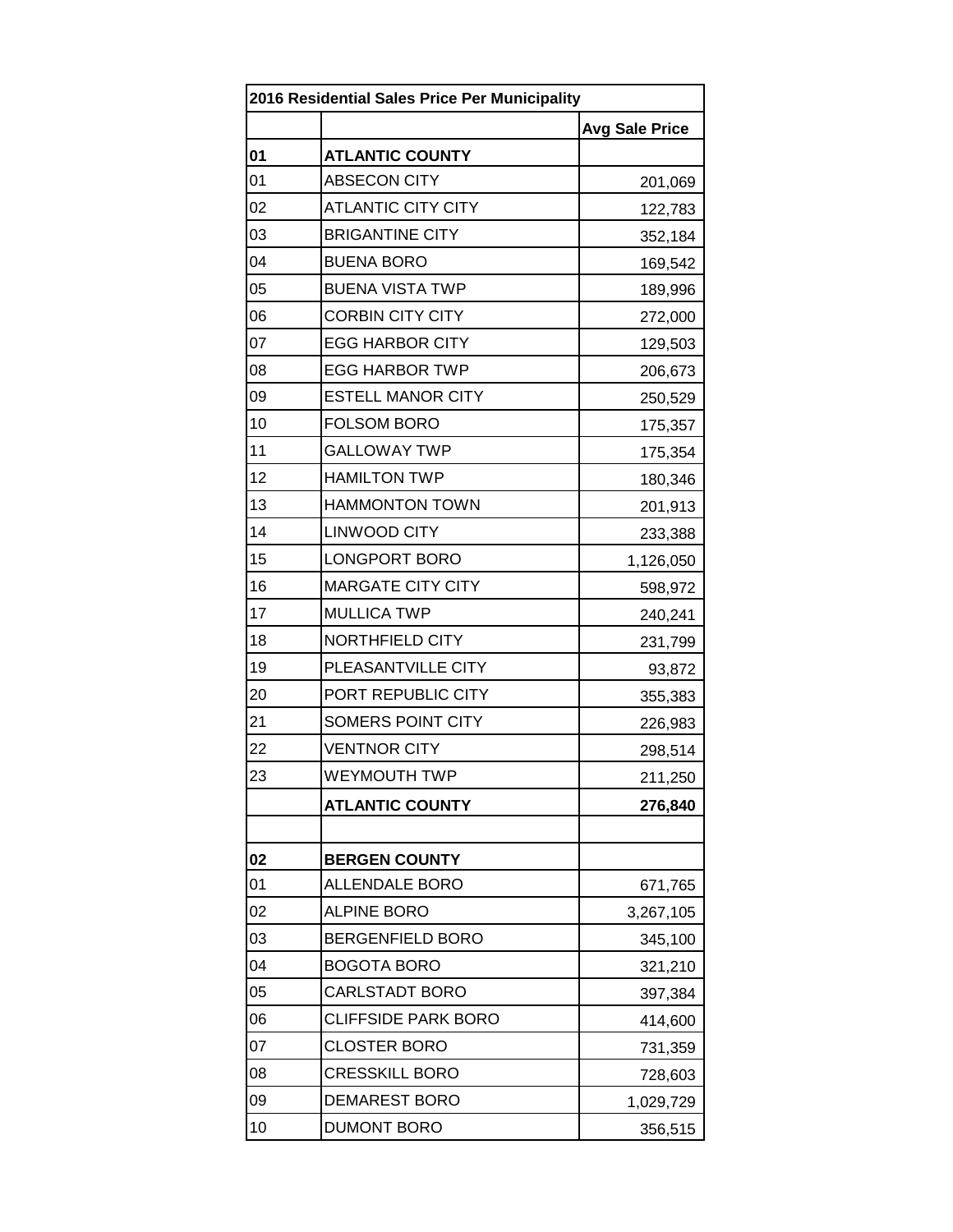| 2016 Residential Sales Price Per Municipality |                             |                       |
|-----------------------------------------------|-----------------------------|-----------------------|
|                                               |                             | <b>Avg Sale Price</b> |
| 11                                            | ELMWOOD PARK BORO           | 321,613               |
| 12                                            | E RUTHERFORD BORO           | 334,985               |
| 13                                            | <b>EDGEWATER BORO</b>       | 608,720               |
| 14                                            | <b>EMERSON BORO</b>         | 482,583               |
| 15                                            | <b>ENGLEWOOD CITY</b>       | 493,384               |
| 16                                            | ENGLEWOOD CLIFFS BORO       | 1,269,282             |
| 17                                            | <b>FAIRLAWN BORO</b>        | 394,669               |
| 18                                            | <b>FAIRVIEW BORO</b>        | 355,277               |
| 19                                            | FORT LEE BORO               | 513,427               |
| 20                                            | <b>FRANKLIN LAKES BORO</b>  | 1,141,465             |
| 21                                            | <b>GARFIELD CITY</b>        | 331,237               |
| 22                                            | <b>GLEN ROCK BORO</b>       | 611,676               |
| 23                                            | <b>HACKENSACK CITY</b>      | 267,254               |
| 24                                            | <b>HARRINGTON PARK BORO</b> | 591,730               |
| 25                                            | <b>HASBROUCK HGHTS BORO</b> | 408,889               |
| 26                                            | <b>HAWORTH BORO</b>         | 701,979               |
| 27                                            | <b>HILLSDALE BORO</b>       | 515,177               |
| 28                                            | <b>HOHOKUS BORO</b>         | 860,924               |
| 29                                            | <b>LEONIA BORO</b>          | 494,018               |
| 30                                            | <b>LITTLE FERRY BORO</b>    | 273,883               |
| 31                                            | <b>LODI BORO</b>            | 308,303               |
| 32                                            | <b>LYNDHURST TWP</b>        | 353,201               |
| 33                                            | <b>MAHWAH TWP</b>           | 486,315               |
| 34                                            | MAYWOOD BORO                | 365,115               |
| 35                                            | <b>MIDLAND PARK BORO</b>    | 455,684               |
| 36                                            | MONTVALE BORO               | 637,314               |
| 37                                            | MOONACHIE BORO              | 364,380               |
| 38                                            | <b>NEW MILFORD BORO</b>     | 392,880               |
| 39                                            | <b>NORTH ARLINGTON BORO</b> | 333,097               |
| 40                                            | NORTHVALE BORO              | 467,898               |
| 41                                            | NORWOOD BORO                | 668,947               |
| 42                                            | OAKLAND BORO                | 469,831               |
| 43                                            | <b>OLD TAPPAN BORO</b>      | 861,665               |
| 44                                            | ORADELL BORO                | 584,058               |
| 45                                            | PALISADES PARK BORO         | 551,925               |
| 46                                            | PARAMUS BORO                | 625,937               |
| 47                                            | PARK RIDGE BORO             | 529,277               |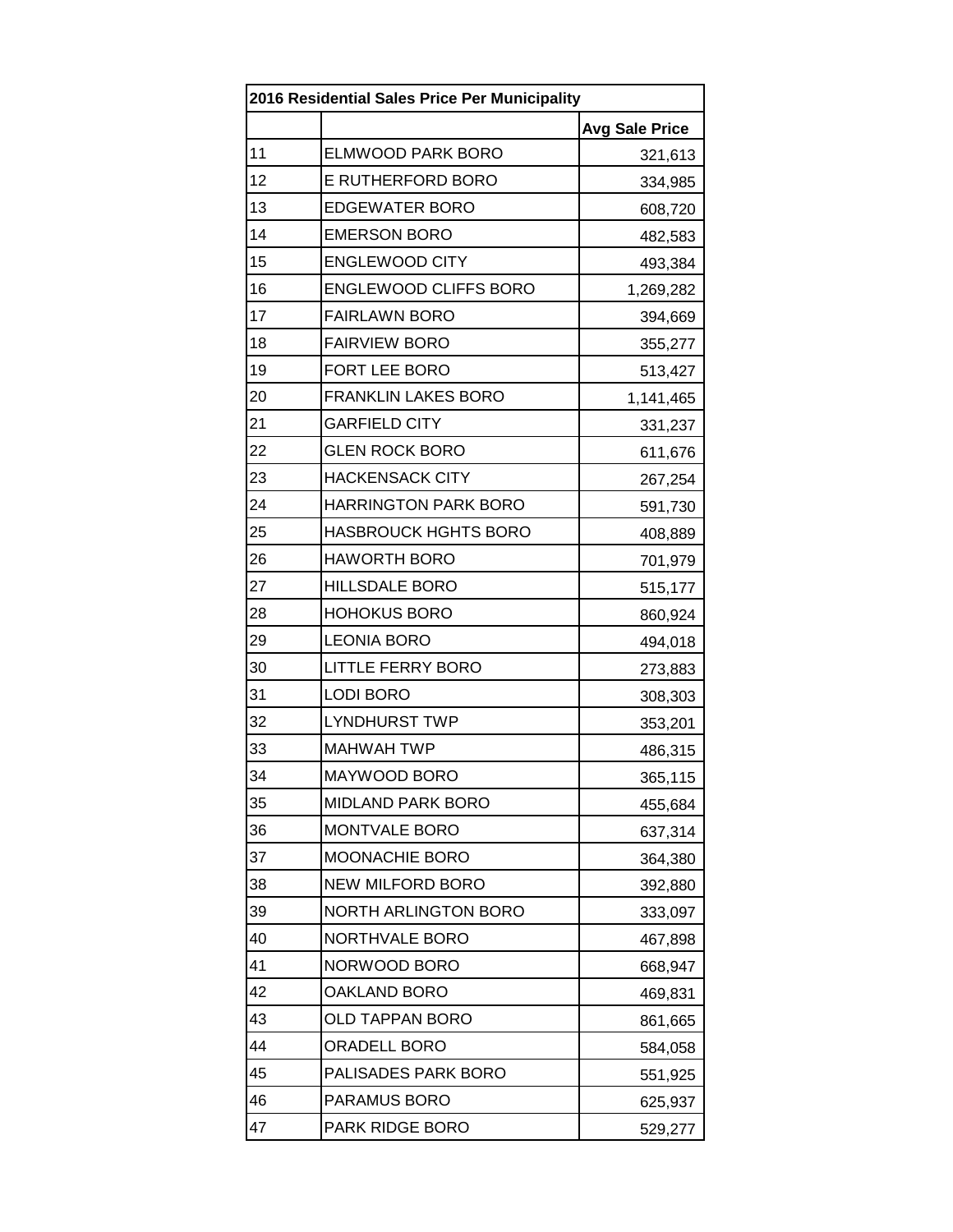| 2016 Residential Sales Price Per Municipality |                            |                       |
|-----------------------------------------------|----------------------------|-----------------------|
|                                               |                            | <b>Avg Sale Price</b> |
| 48                                            | RAMSEY BORO                | 500,601               |
| 49                                            | RIDGEFIELD BORO            | 470,408               |
| 50                                            | RIDGEFIELD PARK VILLAGE    | 320,291               |
| 51                                            | RIDGEWOOD VILLAGE          | 831,250               |
| 52                                            | <b>RIVEREDGE BORO</b>      | 451,456               |
| 53                                            | <b>RIVERVALE TWP</b>       | 572,283               |
| 54                                            | ROCHELLE PARK TWP          | 327,802               |
| 55                                            | ROCKLEIGH BORO             | 575,000               |
| 56                                            | RUTHERFORD BORO            | 428,085               |
| 57                                            | <b>SADDLE BROOK TWP</b>    | 353,183               |
| 58                                            | SADDLE RIVER BORO          | 1,646,647             |
| 59                                            | <b>SO HACKENSACK TWP</b>   | 0                     |
| 60                                            | <b>TEANECK TWP</b>         | 439,534               |
| 61                                            | <b>TENAFLY BORO</b>        | 886,014               |
| 62                                            | <b>TETERBORO BORO</b>      | 0                     |
| 63                                            | UPPER SADDLE RIV BORO      | 968,472               |
| 64                                            | <b>WALDWICK BORO</b>       | 432,199               |
| 65                                            | <b>WALLINGTON BORO</b>     | 291,195               |
| 66                                            | <b>WASHINGTON TWP</b>      | 493,776               |
| 67                                            | <b>WESTWOOD BORO</b>       | 433,339               |
| 68                                            | <b>WOODCLIFF LAKE BORO</b> | 625,291               |
| 69                                            | <b>WOOD RIDGE BORO</b>     | 350,908               |
| 70                                            | <b>WYCKOFF TWP</b>         | 760,051               |
|                                               | <b>BERGEN COUNTY</b>       | 542,180               |
|                                               |                            |                       |
| 03                                            | <b>BURLINGTON COUNTY</b>   |                       |
| 01                                            | <b>BASS RIVER TWP</b>      | 287,750               |
| 02                                            | <b>BEVERLY CITY</b>        | 141,286               |
| 03                                            | <b>BORDENTOWN CITY</b>     | 205,053               |
| 04                                            | <b>BORDENTOWN TWP</b>      | 264,260               |
| 05                                            | <b>BURLINGTON CITY</b>     | 159,170               |
| 06                                            | <b>BURLINGTON TWP</b>      | 251,796               |
| 07                                            | <b>CHESTERFIELD TWP</b>    | 411,829               |
| 08                                            | <b>CINNAMINSON TWP</b>     | 247,804               |
| 09                                            | <b>DELANCO TWP</b>         | 232,258               |
| 10                                            | <b>DELRAN TWP</b>          | 240,062               |
| 11                                            | <b>EASTAMPTON TWP</b>      | 238,415               |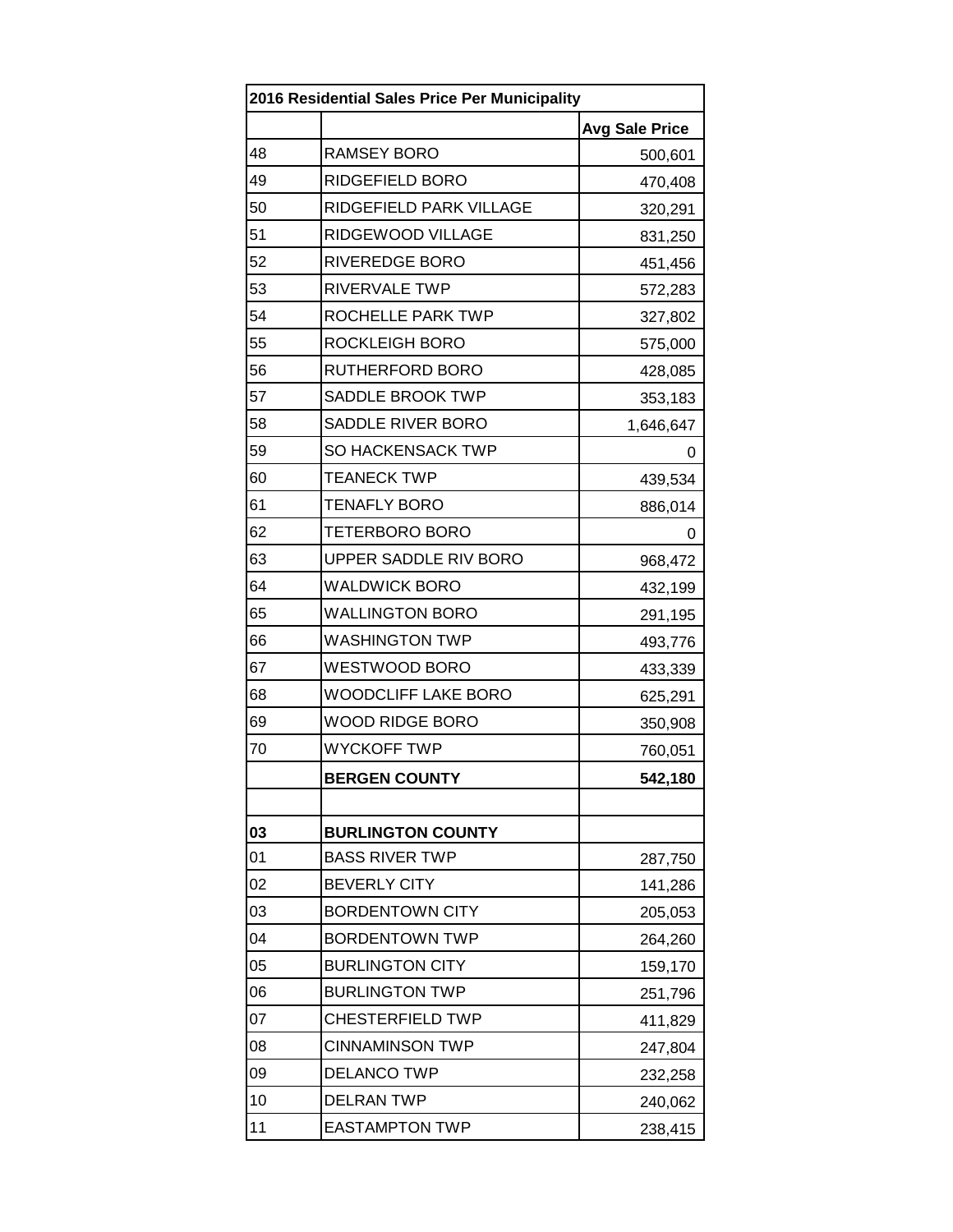| 2016 Residential Sales Price Per Municipality |                           |                       |
|-----------------------------------------------|---------------------------|-----------------------|
|                                               |                           | <b>Avg Sale Price</b> |
| 12                                            | <b>EDGEWATER PARK TWP</b> | 155,252               |
| 13                                            | <b>EVESHAM TWP</b>        | 269,343               |
| 14                                            | <b>FIELDSBORO BORO</b>    | 166,180               |
| 15                                            | <b>FLORENCE TWP</b>       | 221,388               |
| 16                                            | <b>HAINESPORT TWP</b>     | 304,868               |
| 17                                            | <b>LUMBERTON TWP</b>      | 309,958               |
| 18                                            | <b>MANSFIELD TWP</b>      | 290,221               |
| 19                                            | <b>MAPLE SHADE TWP</b>    | 149,777               |
| 20                                            | <b>MEDFORD TWP</b>        | 360,872               |
| 21                                            | <b>MEDFORD LAKES BORO</b> | 292,998               |
| 22                                            | <b>MOORESTOWN TWP</b>     | 553,359               |
| 23                                            | <b>MT HOLLY TWP</b>       | 167,158               |
| 24                                            | MT LAUREL TWP             | 246,239               |
| 25                                            | <b>NEW HANOVER TWP</b>    | 257,208               |
| 26                                            | NO HANOVER TWP            | 338,838               |
| 27                                            | PALMYRA BORO              | 145,260               |
| 28                                            | PEMBERTON BORO            | 318,333               |
| 29                                            | PEMBERTON TWP             | 167,670               |
| 30                                            | <b>RIVERSIDE TWP</b>      | 143,815               |
| 31                                            | <b>RIVERTON BORO</b>      | 286,311               |
| 32                                            | <b>SHAMONG TWP</b>        | 342,570               |
| 33                                            | SOUTHAMPTON TWP           | 213,444               |
| 34                                            | <b>SPRINGFIELD TWP</b>    | 334,482               |
| 35                                            | <b>TABERNACLE TWP</b>     | 324,369               |
| 36                                            | <b>WASHINGTON TWP</b>     | 252,380               |
| 37                                            | <b>WESTAMPTON TWP</b>     | 238,792               |
| 38                                            | <b>WILLINGBORO TWP</b>    | 150,906               |
| 39                                            | <b>WOODLAND TWP</b>       | 285,833               |
| 40                                            | <b>WRIGHTSTOWN BORO</b>   | 232,500               |
|                                               | <b>BURLINGTON COUNTY</b>  | 260,777               |
|                                               |                           |                       |
| 04                                            | <b>CAMDEN COUNTY</b>      |                       |
| 01                                            | <b>AUDUBON BORO</b>       | 197,749               |
| 02                                            | <b>AUDUBON PARK BORO</b>  | 0                     |
| 03                                            | <b>BARRINGTON BORO</b>    | 208,656               |
| 04                                            | <b>BELLMAWR BORO</b>      | 152,689               |
| 05                                            | <b>BERLIN BORO</b>        | 226,928               |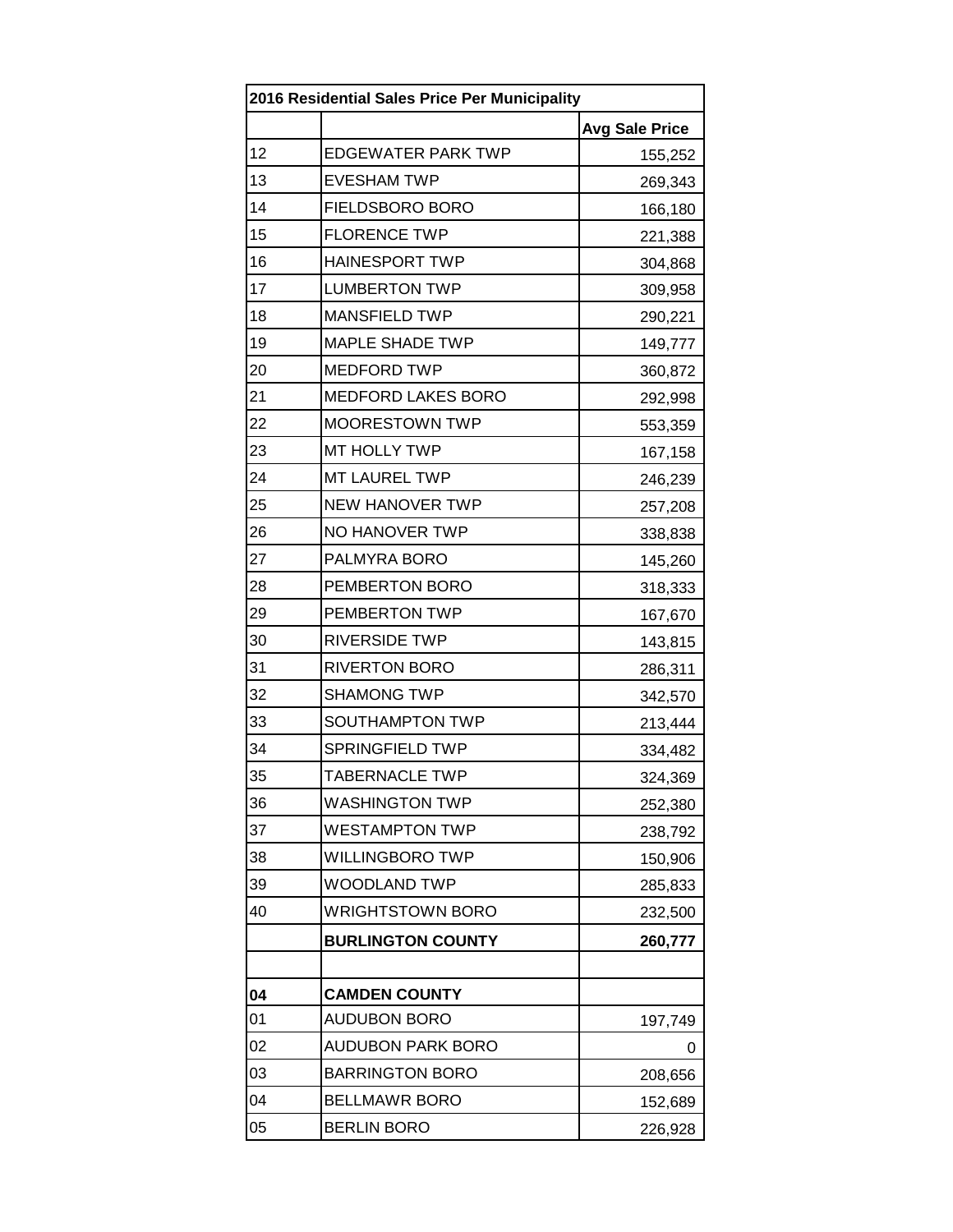| 2016 Residential Sales Price Per Municipality |                            |                       |
|-----------------------------------------------|----------------------------|-----------------------|
|                                               |                            | <b>Avg Sale Price</b> |
| 06                                            | <b>BERLIN TWP</b>          | 197,256               |
| 07                                            | <b>BROOKLAWN BORO</b>      | 113,353               |
| 08                                            | <b>CAMDEN CITY</b>         | 67,555                |
| 09                                            | <b>CHERRY HILL TWNSHP</b>  | 243,767               |
| 10                                            | <b>CHESILHURST BORO</b>    | 129,184               |
| 11                                            | <b>CLEMENTON BORO</b>      | 121,673               |
| 12                                            | COLLINGSWOOD BORO          | 227,063               |
| 13                                            | <b>GIBBSBORO BORO</b>      | 243,414               |
| 14                                            | <b>GLOUCESTER CITY</b>     | 121,690               |
| 15                                            | <b>GLOUCESTER TWP</b>      | 185,426               |
| 16                                            | <b>HADDON TWP</b>          | 245,678               |
| 17                                            | <b>HADDONFIELD BORO</b>    | 492,997               |
| 18                                            | <b>HADDON HEIGHTS BORO</b> | 271,282               |
| 19                                            | HI NELLA BORO              | 160,000               |
| 20                                            | <b>LAUREL SPRINGS BORO</b> | 147,309               |
| 21                                            | <b>LAWNSIDE BORO</b>       | 139,570               |
| 22                                            | LINDENWOLD BORO            | 110,569               |
| 23                                            | <b>MAGNOLIA BORO</b>       | 154,391               |
| 24                                            | MERCHANTVILLE BORO         | 209,879               |
| 25                                            | <b>MOUNT EPHRAIM BORO</b>  | 147,251               |
| 26                                            | <b>OAKLYN BORO</b>         | 170,095               |
| 27                                            | PENNSAUKEN TWP             | 142,309               |
| 28                                            | PINE HILL BORO             | 142,016               |
| 29                                            | PINE VALLEY BORO           | 0                     |
| 30                                            | <b>RUNNEMEDE BORO</b>      | 154,806               |
| 31                                            | SOMERDALE BORO             | 148,062               |
| 32                                            | STRATFORD BORO             | 154,447               |
| 33                                            | <b>TAVISTOCK BORO</b>      | 0                     |
| 34                                            | <b>VOORHEES TWP</b>        | 286,471               |
| 35                                            | <b>WATERFORD TWP</b>       | 192,729               |
| 36                                            | <b>WINSLOW TWP</b>         | 192,461               |
| 37                                            | WOODLYNNE BORO             | 60,915                |
|                                               | <b>CAMDEN COUNTY</b>       | 217,161               |
|                                               |                            |                       |
| 05                                            | <b>CAPE MAY COUNTY</b>     |                       |
| 01                                            | <b>AVALON BORO</b>         | 1,272,240             |
| 02                                            | CAPE MAY CITY              | 525,776               |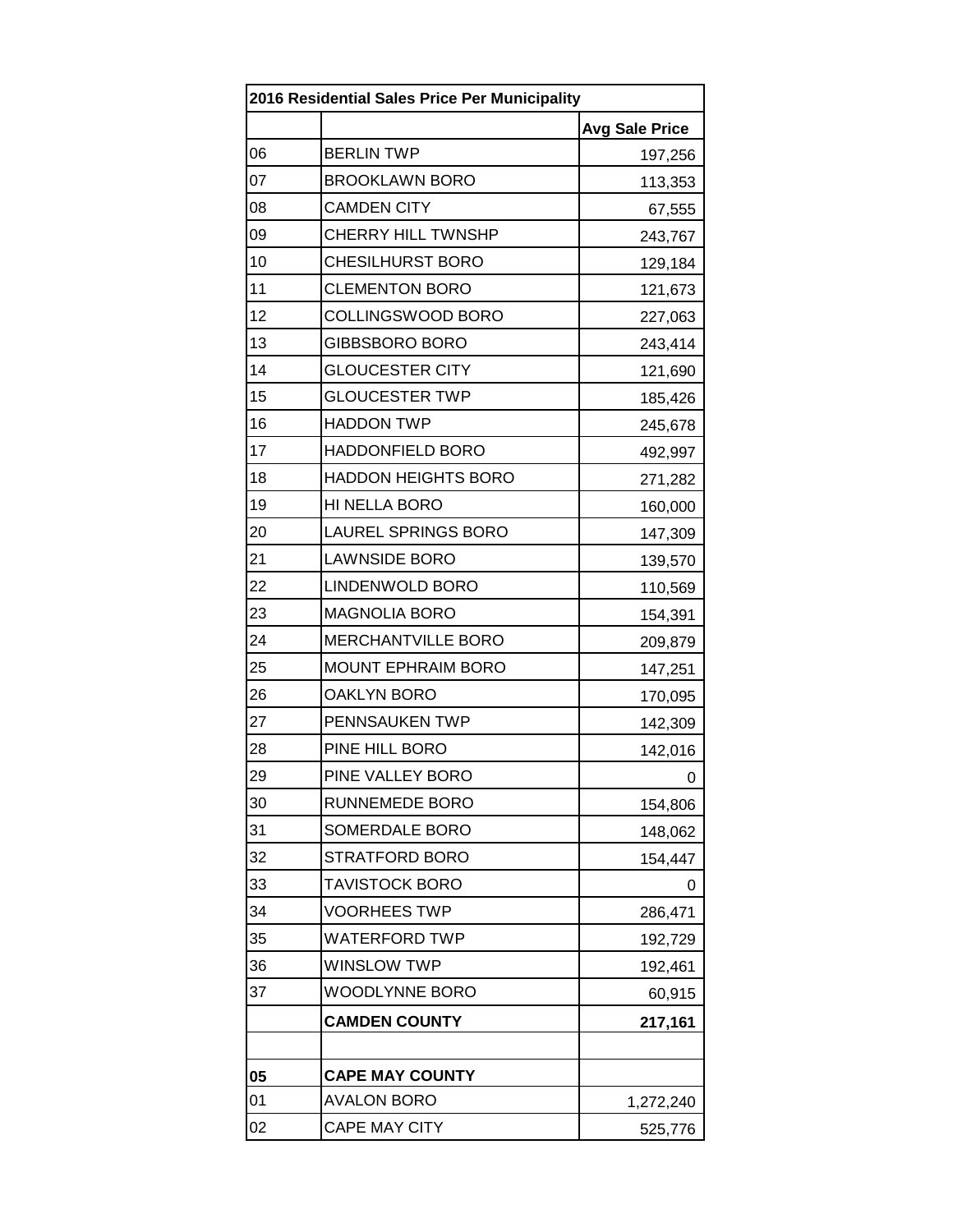| 2016 Residential Sales Price Per Municipality |                            |                       |
|-----------------------------------------------|----------------------------|-----------------------|
|                                               |                            | <b>Avg Sale Price</b> |
| 03                                            | CAPE MAY POINT BORO        | 716,191               |
| 04                                            | <b>DENNIS TWP</b>          | 244,980               |
| 05                                            | <b>LOWER TWP</b>           | 276,128               |
| 06                                            | <b>MIDDLE TWP</b>          | 268,098               |
| 07                                            | NORTH WILDWOOD CITY        | 278,102               |
| 08                                            | <b>OCEAN CITY CITY</b>     | 576,429               |
| 09                                            | <b>SEA ISLE CITY CITY</b>  | 652,095               |
| 10                                            | STONE HARBOR BORO          | 1,311,165             |
| 11                                            | <b>UPPER TWP</b>           | 367,041               |
| 12                                            | <b>WEST CAPE MAY BORO</b>  | 480,198               |
| 13                                            | WEST WILDWOOD BORO         | 252,250               |
| 14                                            | <b>WILDWOOD CITY</b>       | 210,008               |
| 15                                            | WILDWOOD CREST BORO        | 344,623               |
| 16                                            | <b>WOODBINE BORO</b>       | 247,500               |
|                                               | <b>CAPE MAY COUNTY</b>     | 509,656               |
|                                               |                            |                       |
| 06                                            | <b>CUMBERLAND COUNTY</b>   |                       |
| 01                                            | <b>BRIDGETON CITY</b>      | 78,574                |
| 02                                            | <b>COMMERCIAL TWP</b>      | 122,500               |
| 03                                            | <b>DEERFIELD TWP</b>       | 157,700               |
| 04                                            | <b>DOWNE TWP</b>           | 200,250               |
| 05                                            | <b>FAIRFIELD TWP</b>       | 166,211               |
| 06                                            | <b>GREENWICH TWP</b>       | 204,250               |
| 07                                            | <b>HOPEWELL TWP</b>        | 176,198               |
| 08                                            | <b>LAWRENCE TWP</b>        | 182,150               |
| 09                                            | <b>MAURICE RIVER TWP</b>   | 168,091               |
| 10                                            | <b>MILLVILLE CITY</b>      | 147,136               |
| 11                                            | SHILOH BORO                | 149,533               |
| 12                                            | <b>STOW CREEK TWP</b>      | 171,375               |
| 13                                            | <b>UPPER DEERFIELD TWP</b> | 164,420               |
| 14                                            | <b>VINELAND CITY</b>       | 174,388               |
|                                               | <b>CUMBERLAND COUNTY</b>   | 159,779               |
|                                               |                            |                       |
| 07                                            | <b>ESSEX COUNTY</b>        |                       |
| 01                                            | <b>BELLEVILLE TWP</b>      | 255,163               |
| 02                                            | <b>BLOOMFIELD TWP</b>      | 298,500               |
| 03                                            | CALDWELL BORO TWP          | 425,047               |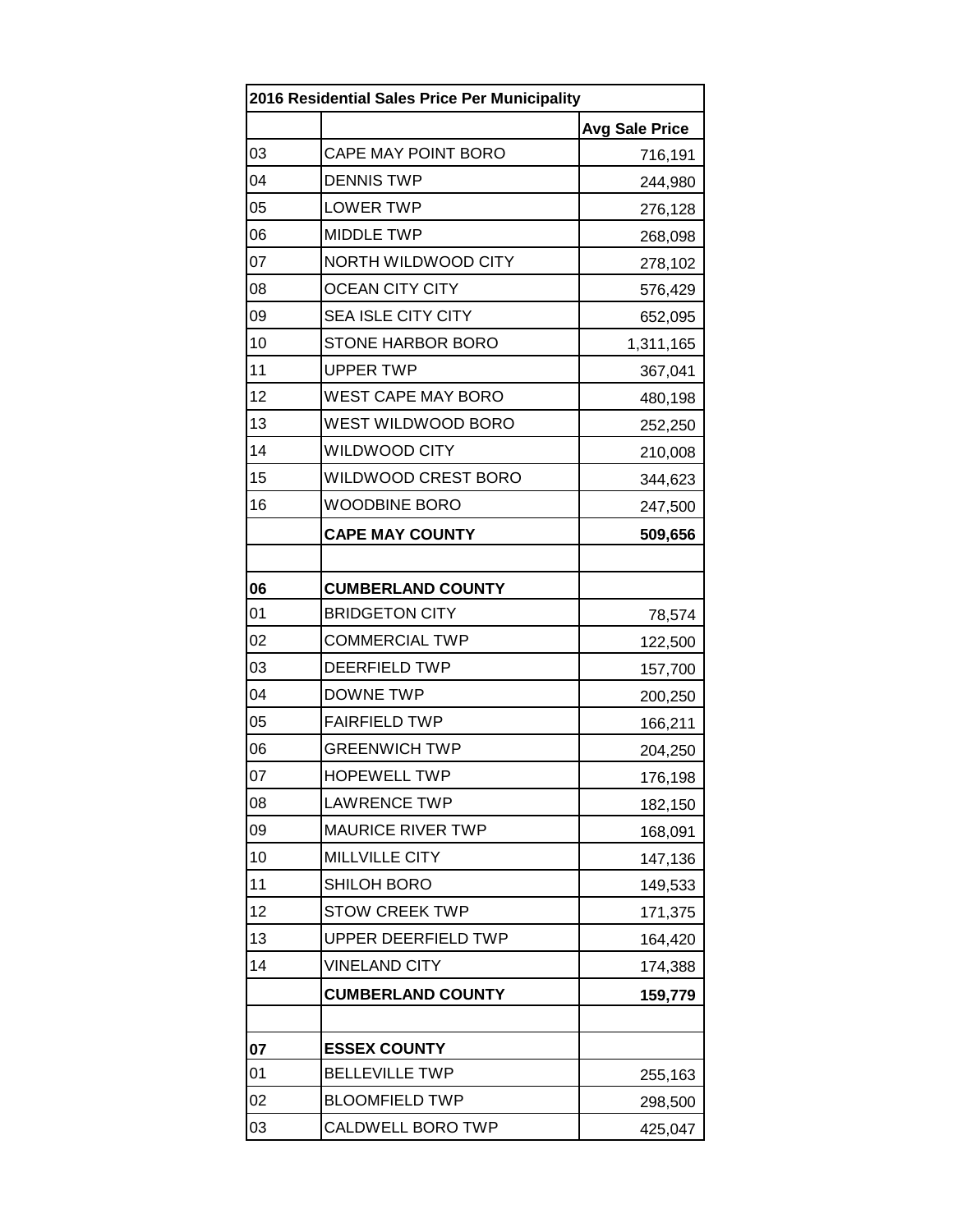| 2016 Residential Sales Price Per Municipality |                           |                       |
|-----------------------------------------------|---------------------------|-----------------------|
|                                               |                           | <b>Avg Sale Price</b> |
| 04                                            | <b>CEDAR GROVE TWP</b>    | 451,429               |
| 05                                            | <b>EAST ORANGE CITY</b>   | 169,142               |
| 06                                            | <b>ESSEX FELLS TWP</b>    | 852,682               |
| 07                                            | <b>FAIRFIELD TWP</b>      | 485,891               |
| 08                                            | <b>GLEN RIDGE BORO</b>    | 684,205               |
| 09                                            | <b>IRVINGTON TWP</b>      | 148,122               |
| 10                                            | <b>LIVINGSTON TWP</b>     | 670,947               |
| 11                                            | MAPLEWOOD TWP             | 591,671               |
| 12                                            | <b>MILLBURN TWP</b>       | 1,319,771             |
| 13                                            | <b>MONTCLAIR TWP</b>      | 643,995               |
| 14                                            | <b>NEWARK CITY</b>        | 218,479               |
| 15                                            | <b>NORTH CALDWELL TWP</b> | 664,302               |
| 16                                            | <b>NUTLEY TWP</b>         | 368,726               |
| 17                                            | <b>ORANGE CITY TWP</b>    | 248,234               |
| 18                                            | ROSELAND BORO             | 527,768               |
| 19                                            | SOUTH ORANGE VILLAGE TW   | 628,031               |
| 20                                            | <b>VERONA TWP</b>         | 428,338               |
| 21                                            | WEST CALDWELL TWP         | 470,216               |
| 22                                            | <b>WEST ORANGE TWP</b>    | 393,302               |
|                                               | <b>ESSEX COUNTY</b>       | 489,428               |
|                                               |                           |                       |
| 08                                            | <b>GLOUCESTER COUNTY</b>  |                       |
| 01                                            | <b>CLAYTON BORO</b>       | 167,791               |
| 02                                            | DEPTFORD TWP              | 194,399               |
| 03                                            | <b>EAST GREENWICH TWP</b> | 312,614               |
| 04                                            | <b>ELK TWP</b>            | 270,033               |
| 05                                            | <b>FRANKLIN TWP</b>       | 212,717               |
| 06                                            | <b>GLASSBORO BORO</b>     | 177,521               |
| 07                                            | <b>GREENWICH TWP</b>      | 176,526               |
| 08                                            | <b>HARRISON TWP</b>       | 333,344               |
| 09                                            | <b>LOGAN TWP</b>          | 221,803               |
| 10                                            | <b>MANTUA TWP</b>         | 218,835               |
| 11                                            | <b>MONROE TWP</b>         | 208,897               |
| 12                                            | NATIONAL PARK BORO        | 149,176               |
| 13                                            | <b>NEWFIELD BORO</b>      | 167,999               |
| 14                                            | PAULSBORO BORO            | 123,868               |
| 15                                            | PITMAN BORO               | 180,421               |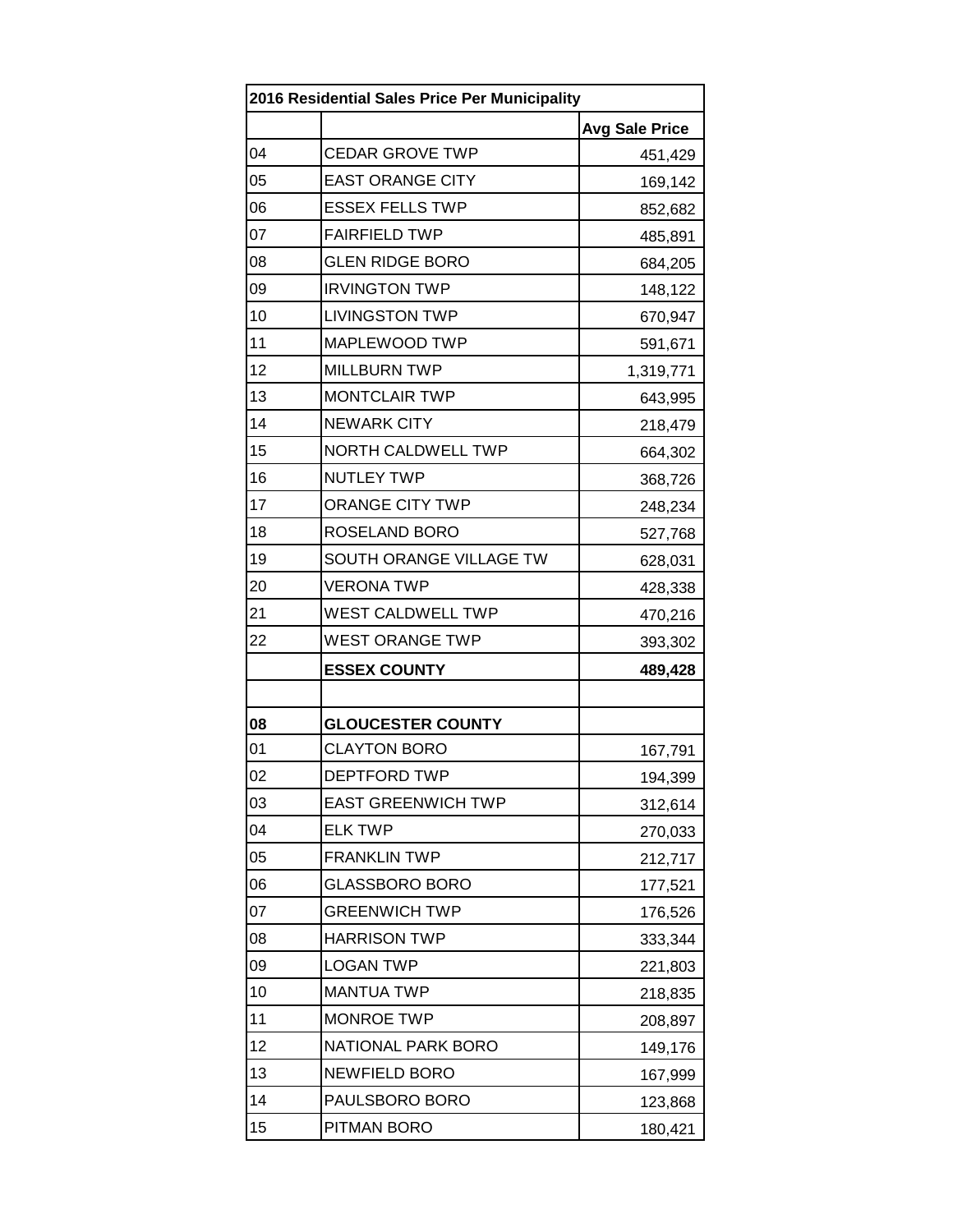| 2016 Residential Sales Price Per Municipality |                          |                       |
|-----------------------------------------------|--------------------------|-----------------------|
|                                               |                          | <b>Avg Sale Price</b> |
| 16                                            | SO HARRISON TWP          | 362,182               |
| 17                                            | SWEDESBORO BORO          | 184,729               |
| 18                                            | <b>WASHINGTON TWP</b>    | 226,619               |
| 19                                            | <b>WENONAH BORO</b>      | 240,115               |
| 20                                            | WEST DEPTFORD TWP        | 202,587               |
| 21                                            | <b>WESTVILLE BORO</b>    | 122,248               |
| 22                                            | <b>WOODBURY CITY</b>     | 153,040               |
| 23                                            | WOODBURY HEIGHTS BORO    | 205,204               |
| 24                                            | <b>WOOLWICH TWP</b>      | 324,024               |
|                                               | <b>GLOUCESTER COUNTY</b> | 222,281               |
|                                               |                          |                       |
| 09                                            | <b>HUDSON COUNTY</b>     |                       |
| 01                                            | <b>BAYONNE CITY</b>      | 300,021               |
| 02                                            | <b>EAST NEWARK BORO</b>  | 230,878               |
| 03                                            | <b>GUTTENBERG TOWN</b>   | 314,653               |
| 04                                            | <b>HARRISON TOWN</b>     | 351,976               |
| 05                                            | <b>HOBOKEN CITY</b>      | 733,747               |
| 06                                            | <b>JERSEY CITY CITY</b>  | 388,976               |
| 07                                            | <b>KEARNY TOWN</b>       | 309,891               |
| 08                                            | <b>NORTH BERGEN TWP</b>  | 336,348               |
| 09                                            | <b>SECAUCUS TOWN</b>     | 403,687               |
| 10                                            | <b>UNION CITY CITY</b>   | 302,711               |
| 11                                            | <b>WEEHAWKEN TWP</b>     | 882,120               |
| 12                                            | WEST NEW YORK TOWN       | 331,538               |
|                                               | <b>HUDSON COUNTY</b>     | 461,080               |
|                                               |                          |                       |
| 10                                            | <b>HUNTERDON COUNTY</b>  |                       |
| 01                                            | ALEXANDRIA TWP           | 453,645               |
| 02                                            | <b>BETHLEHEM TWP</b>     | 377,218               |
| 03                                            | <b>BLOOMSBURY BORO</b>   | 200,000               |
| 04                                            | <b>CALIFON BORO</b>      | 324,038               |
| 05                                            | <b>CLINTON TOWN</b>      | 364,380               |
| 06                                            | <b>CLINTON TWP</b>       | 410,793               |
| 07                                            | <b>DELAWARE TWP</b>      | 393,436               |
| 08                                            | <b>EAST AMWELL TWP</b>   | 415,865               |
| 09                                            | <b>FLEMINGTON BORO</b>   | 283,687               |
| 10                                            | <b>FRANKLIN TWP</b>      | 416,716               |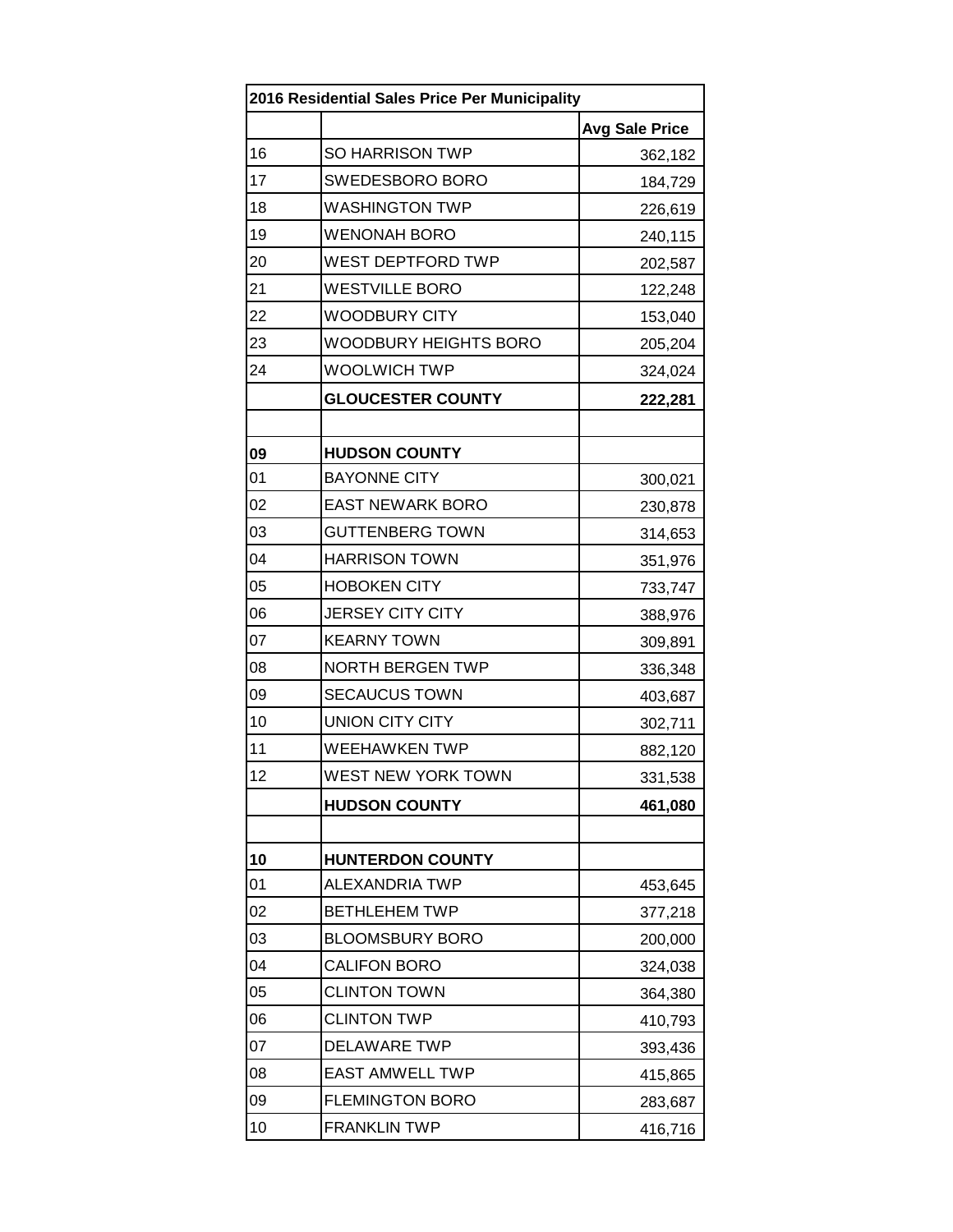| 2016 Residential Sales Price Per Municipality |                          |                       |
|-----------------------------------------------|--------------------------|-----------------------|
|                                               |                          | <b>Avg Sale Price</b> |
| 11                                            | <b>FRENCHTOWN BORO</b>   | 323,786               |
| 12                                            | <b>GLEN GARDNER BORO</b> | 190,704               |
| 13                                            | <b>HAMPTON BORO</b>      | 279,545               |
| 14                                            | <b>HIGH BRIDGE BORO</b>  | 279,296               |
| 15                                            | <b>HOLLAND TWP</b>       | 298,007               |
| 16                                            | <b>KINGWOOD TWP</b>      | 394,739               |
| 17                                            | <b>LAMBERTVILLE CITY</b> | 413,734               |
| 18                                            | <b>LEBANON BORO</b>      | 283,141               |
| 19                                            | <b>LEBANON TWP</b>       | 430,274               |
| 20                                            | <b>MILFORD BORO</b>      | 220,211               |
| 21                                            | <b>RARITAN TWP</b>       | 394,568               |
| 22                                            | <b>READINGTON TWP</b>    | 432,749               |
| 23                                            | <b>STOCKTON BORO</b>     | 326,500               |
| 24                                            | <b>TEWKSBURY TWP</b>     | 630,016               |
| 25                                            | <b>UNION TWP</b>         | 338,467               |
| 26                                            | WEST AMWELL TWP          | 426,938               |
|                                               | <b>HUNTERDON COUNTY</b>  | 395,437               |
|                                               |                          |                       |
| 11                                            | <b>MERCER COUNTY</b>     |                       |
| 01                                            | <b>EAST WINDSOR TWP</b>  | 273,908               |
| 02                                            | <b>EWING TWP</b>         | 202,169               |
| 03                                            | <b>HAMILTON TWP</b>      | 232,217               |
| 04                                            | <b>HIGHTSTOWN BORO</b>   | 204,621               |
| 05                                            | <b>HOPEWELL BORO</b>     | 412,114               |
| 06                                            | <b>HOPEWELL TWP</b>      | 522,779               |
| 07                                            | <b>LAWRENCE TWP</b>      | 307,347               |
| 08                                            | PENNINGTON BORO          | 493,436               |
| 11                                            | <b>TRENTON CITY</b>      | 79,892                |
| 12                                            | ROBBINSVILLE TWP         | 359,215               |
| 13                                            | WEST WINDSOR TWP         | 585,878               |
| 14                                            | <b>PRINCETON</b>         | 945,416               |
|                                               | <b>MERCER COUNTY</b>     | 405,154               |
|                                               |                          |                       |
| 12                                            | <b>MIDDLESEX COUNTY</b>  |                       |
| 01                                            | CARTERET BORO            | 232,726               |
| 02                                            | <b>CRANBURY TWP</b>      | 770,897               |
| 03                                            | <b>DUNELLEN BORO</b>     | 263,322               |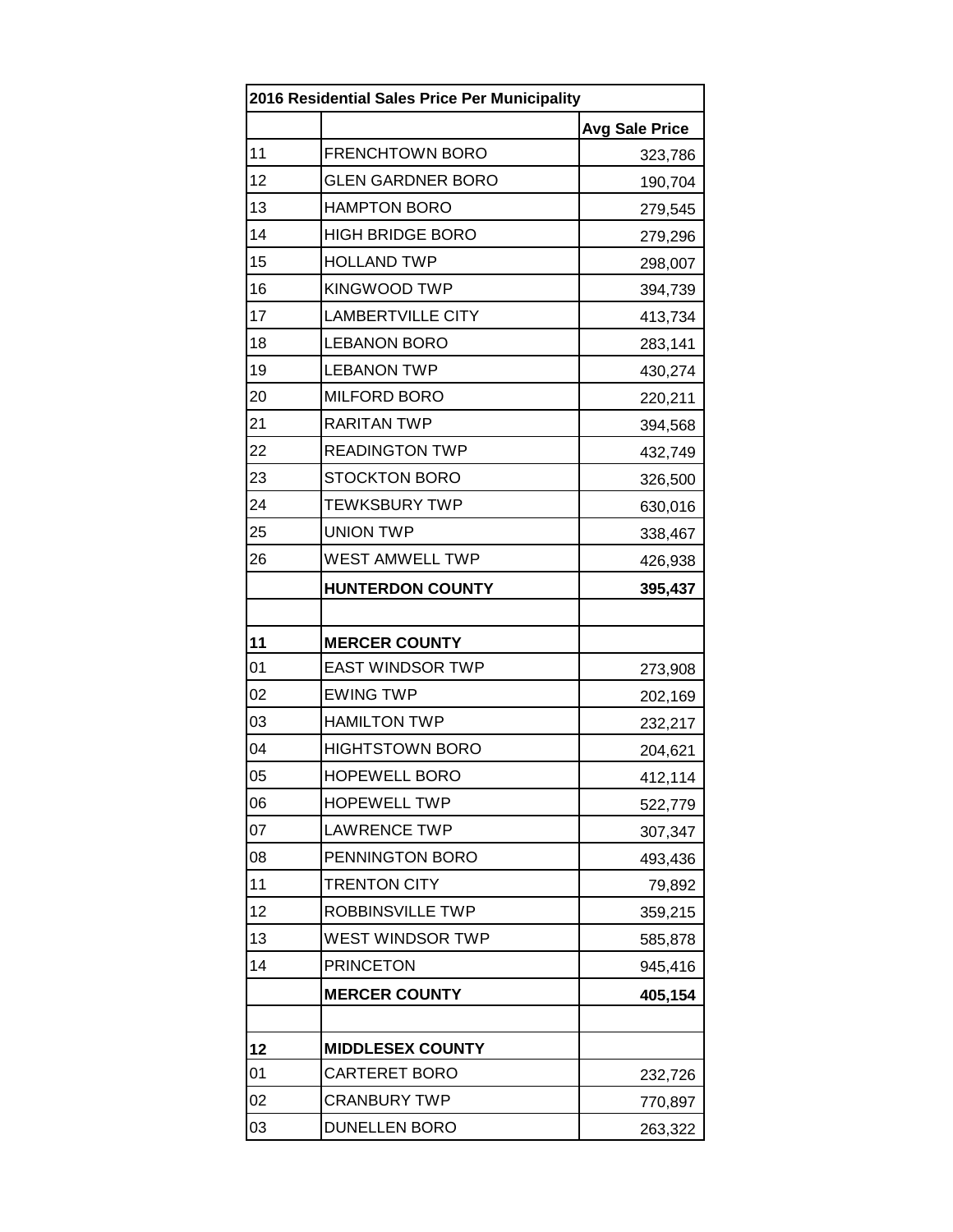| 2016 Residential Sales Price Per Municipality |                                |                       |
|-----------------------------------------------|--------------------------------|-----------------------|
|                                               |                                | <b>Avg Sale Price</b> |
| 04                                            | <b>EAST BRUNSWICK TWP</b>      | 356,856               |
| 05                                            | <b>EDISON TWP</b>              | 388,563               |
| 06                                            | <b>HELMETTA BORO</b>           | 254,329               |
| 07                                            | <b>HIGHLAND PARK BORO</b>      | 313,928               |
| 08                                            | <b>JAMESBURG BORO</b>          | 237,809               |
| 09                                            | <b>METUCHEN BORO</b>           | 416,711               |
| 10                                            | <b>MIDDLESEX BORO</b>          | 259,689               |
| 11                                            | <b>MILLTOWN BORO</b>           | 328,733               |
| 12                                            | <b>MONROE TWP</b>              | 327,916               |
| 13                                            | <b>NEW BRUNSWICK CITY</b>      | 304,587               |
| 14                                            | <b>NORTH BRUNSWICK TWP</b>     | 315,407               |
| 15                                            | <b>OLD BRIDGE TWP</b>          | 333,068               |
| 16                                            | PERTH AMBOY CITY               | 235,893               |
| 17                                            | <b>PISCATAWAY TWP</b>          | 314,849               |
| 18                                            | PLAINSBORO TWP                 | 387,960               |
| 19                                            | <b>SAYREVILLE BORO</b>         | 291,699               |
| 20                                            | <b>SOUTH AMBOY CITY</b>        | 302,294               |
| 21                                            | <b>SOUTH BRUNSWICK TWP</b>     | 407,695               |
| 22                                            | SOUTH PLAINFIELD BORO          | 311,379               |
| 23                                            | SOUTH RIVER BORO               | 271,258               |
| 24                                            | SPOTSWOOD BORO                 | 288,873               |
| 25                                            | <b>WOODBRIDGE TWP</b>          | 274,135               |
|                                               | <b>MIDDLESEX COUNTY</b>        | 330,954               |
|                                               |                                |                       |
| 13                                            | <b>MONMOUTH COUNTY</b>         |                       |
| 01                                            | <b>ABERDEEN TWP</b>            | 292,304               |
| 02                                            | <b>ALLENHURST BORO</b>         | 1,118,750             |
| 03                                            | <b>ALLENTOWN BORO</b>          | 362,929               |
| 04                                            | <b>ASBURY PARK CITY</b>        | 314,755               |
| 05                                            | <b>ATLANTIC HIGHLANDS BORO</b> | 514,231               |
| 06                                            | AVON BY THE SEA BORO           | 774,300               |
| 07                                            | <b>BELMAR BORO</b>             | 624,519               |
| 08                                            | <b>BRADLEY BEACH BORO</b>      | 558,129               |
| 09                                            | <b>BRIELLE BORO</b>            | 675,598               |
| 10                                            | <b>COLTS NECK TOWNSHIP</b>     | 789,933               |
| 11                                            | <b>DEAL BORO</b>               | 2,696,429             |
| 12                                            | <b>EATONTOWN BORO</b>          | 345,251               |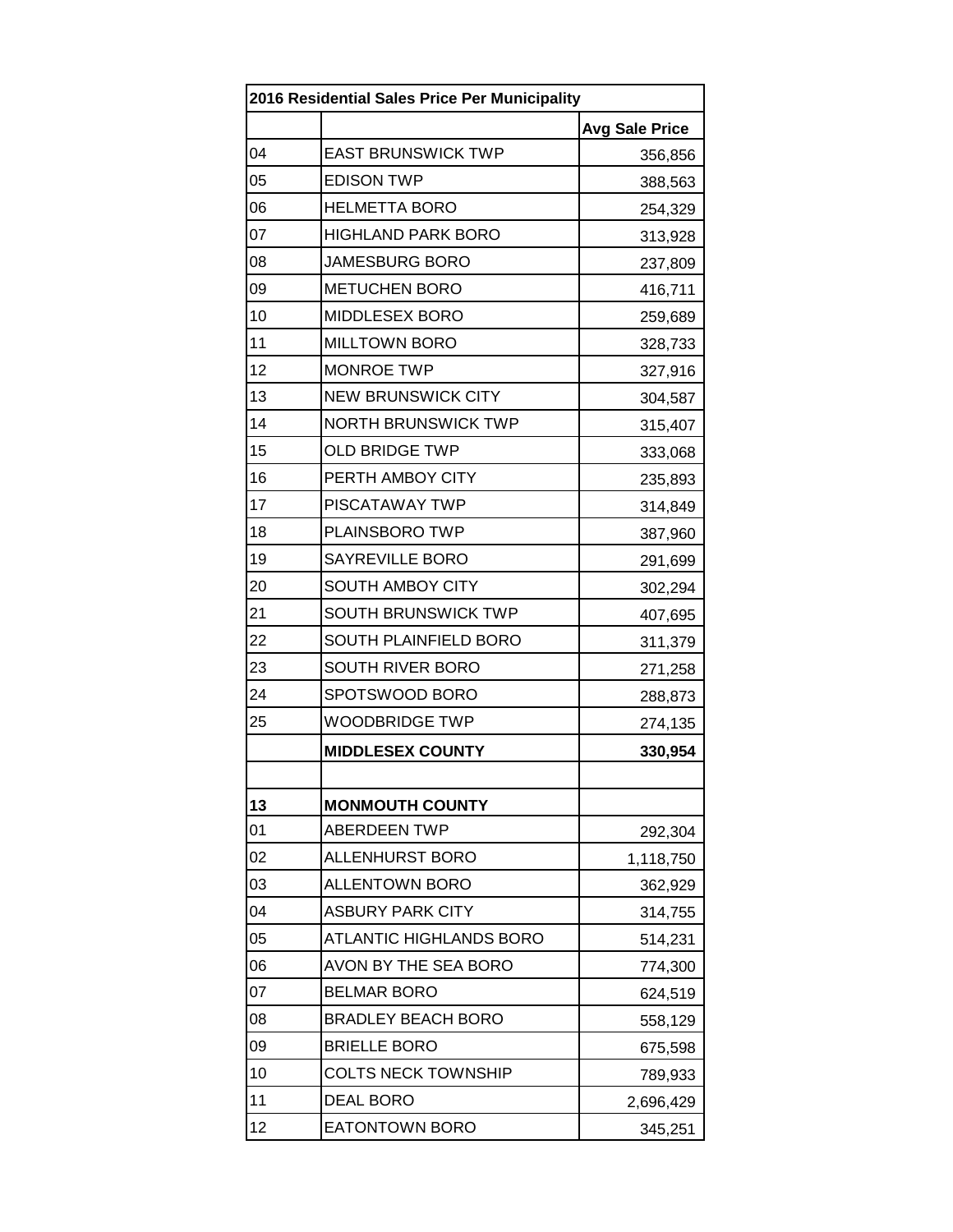| 2016 Residential Sales Price Per Municipality |                                |                       |
|-----------------------------------------------|--------------------------------|-----------------------|
|                                               |                                | <b>Avg Sale Price</b> |
| 13                                            | <b>ENGLISHTOWN BORO</b>        | 216,800               |
| 14                                            | <b>FAIR HAVEN BORO</b>         | 645,733               |
| 15                                            | <b>FARMINGDALE BORO</b>        | 0                     |
| 16                                            | FREEHOLD BORO                  | 265,978               |
| 17                                            | <b>FREEHOLD TWP</b>            | 366,139               |
| 18                                            | <b>HAZLET TWP</b>              | 322,374               |
| 19                                            | <b>HIGHLANDS BORO</b>          | 243,193               |
| 20                                            | <b>HOLMDEL TWP</b>             | 640,079               |
| 21                                            | <b>HOWELL TWP</b>              | 329,356               |
| 22                                            | <b>INTERLAKEN BORO</b>         | 795,500               |
| 23                                            | <b>KEANSBURG BORO</b>          | 156,395               |
| 24                                            | <b>KEYPORT BORO</b>            | 241,452               |
| 25                                            | <b>LITTLE SILVER BORO</b>      | 623,024               |
| 26                                            | <b>LOCH ARBOUR VILLAGE</b>     | 950,000               |
| 27                                            | <b>LONG BRANCH CITY</b>        | 446,480               |
| 28                                            | <b>MANALAPAN TWP</b>           | 412,516               |
| 29                                            | <b>MANASQUAN BORO</b>          | 607,718               |
| 30                                            | <b>MARLBORO TWP</b>            | 466,930               |
| 31                                            | <b>MATAWAN BORO</b>            | 346,833               |
| 32                                            | MIDDLETOWN TWP                 | 420,362               |
| 33                                            | <b>MILLSTONE TWP</b>           | 560,714               |
| 34                                            | MONMOUTH BEACH BORO            | 677,216               |
| 35                                            | <b>NEPTUNE TWP</b>             | 331,779               |
| 36                                            | NEPTUNE CITY BORO              | 284,842               |
| 37                                            | <b>OCEAN TWP</b>               | 451,758               |
| 38                                            | OCEANPORT BORO                 | 514,690               |
| 39                                            | <b>RED BANK BORO</b>           | 389,025               |
| 40                                            | ROOSEVELT BORO                 | 260,000               |
| 41                                            | <b>RUMSON BORO</b>             | 1,351,074             |
| 42                                            | <b>SEA BRIGHT BORO</b>         | 639,900               |
| 43                                            | <b>SEA GIRT BORO</b>           | 1,308,523             |
| 44                                            | <b>SHREWSBURY BORO</b>         | 532,494               |
| 45                                            | <b>SHREWSBURY TWP</b>          | 168,000               |
| 46                                            | LAKE COMO BORO                 | 373,273               |
| 47                                            | <b>SPRING LAKE BORO</b>        | 1,709,201             |
| 48                                            | <b>SPRING LAKE HEIGHTS BOR</b> | 462,625               |
| 49                                            | <b>TINTON FALLS BORO</b>       | 324,718               |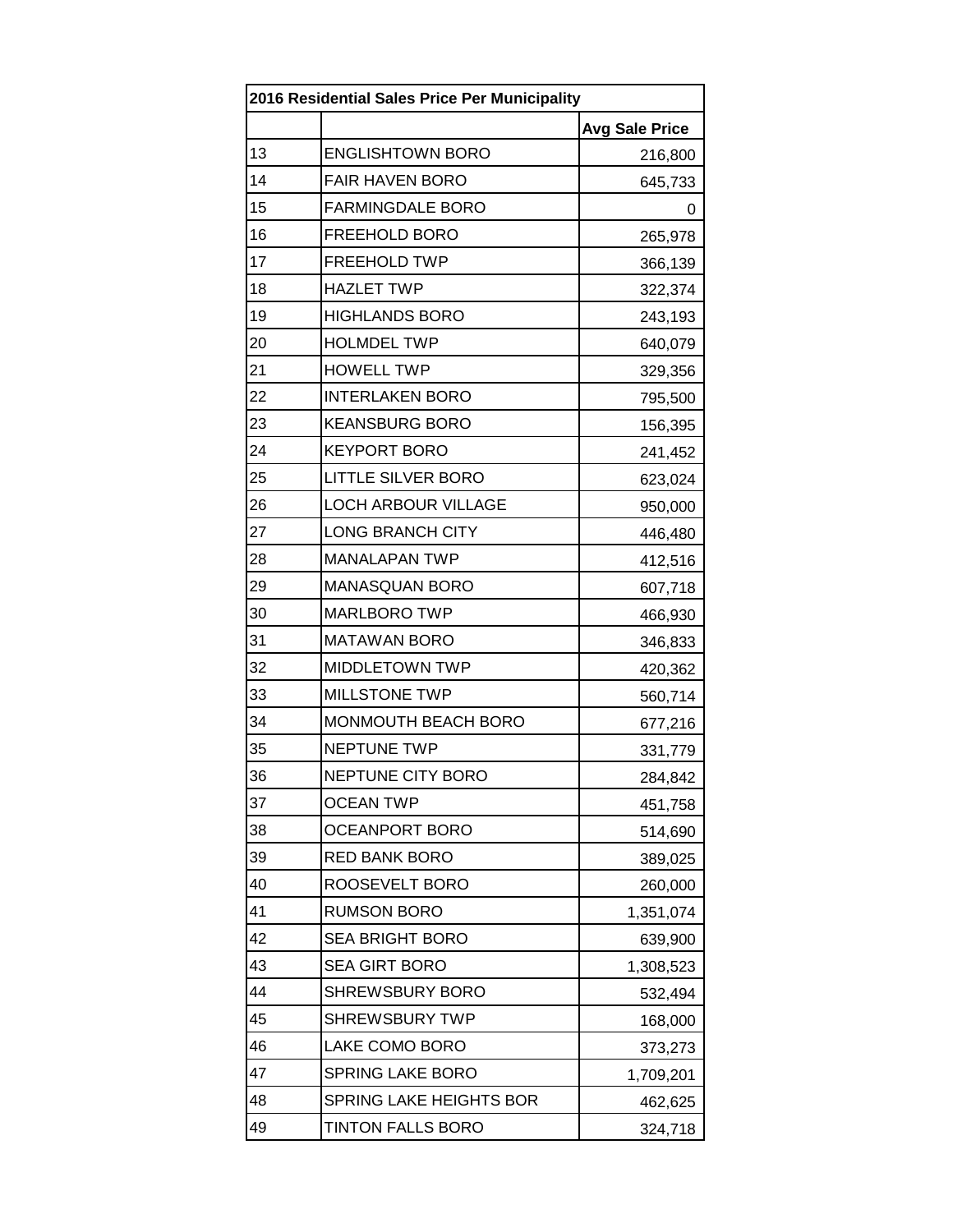| 2016 Residential Sales Price Per Municipality |                              |                       |
|-----------------------------------------------|------------------------------|-----------------------|
|                                               |                              | <b>Avg Sale Price</b> |
| 50                                            | <b>UNION BEACH BORO</b>      | 256,433               |
| 51                                            | <b>UPPER FREEHOLD TWP</b>    | 486,118               |
| 52                                            | <b>WALL TWP</b>              | 491,385               |
| 53                                            | <b>WEST LONG BRANCH BORO</b> | 442,386               |
|                                               | <b>MONMOUTH COUNTY</b>       | 483,506               |
|                                               |                              |                       |
| 14                                            | <b>MORRIS COUNTY</b>         |                       |
| 01                                            | <b>BOONTON TOWN</b>          | 404,220               |
| 02                                            | <b>BOONTON TWP</b>           | 585,446               |
| 03                                            | <b>BUTLER BORO</b>           | 316,439               |
| 04                                            | <b>CHATHAM BORO</b>          | 812,974               |
| 05                                            | <b>CHATHAM TWP</b>           | 942,917               |
| 06                                            | <b>CHESTER BORO</b>          | 491,625               |
| 07                                            | <b>CHESTER TWP</b>           | 800,415               |
| 08                                            | <b>DENVILLE TWP</b>          | 433,558               |
| 09                                            | DOVER TOWN                   | 266,976               |
| 10                                            | <b>EAST HANOVER TWP</b>      | 501,933               |
| 11                                            | <b>FLORHAM PARK BORO</b>     | 623,728               |
| 12                                            | <b>HANOVER TWP</b>           | 466,692               |
| 13                                            | <b>HARDING TWP</b>           | 1,116,286             |
| 14                                            | <b>JEFFERSON TWP</b>         | 335,112               |
| 15                                            | <b>KINNELON BORO</b>         | 616,590               |
| 16                                            | <b>LINCOLN PARK BORO</b>     | 333,797               |
| 17                                            | <b>MADISON BORO</b>          | 783,290               |
| 18                                            | <b>MENDHAM BORO</b>          | 712,218               |
| 19                                            | <b>MENDHAM TWP</b>           | 984,329               |
| 20                                            | MINE HILL TWP                | 266,694               |
| 21                                            | <b>MONTVILLE TWP</b>         | 612,517               |
| 22                                            | <b>MORRIS TWP</b>            | 602,588               |
| 23                                            | <b>MORRIS PLAINS BORO</b>    | 448,761               |
| 24                                            | <b>MORRISTOWN TOWN</b>       | 442,299               |
| 25                                            | <b>MOUNTAIN LAKES BORO</b>   | 948,430               |
| 26                                            | <b>MOUNT ARLINGTON BORO</b>  | 302,591               |
| 27                                            | <b>MOUNT OLIVE TWP</b>       | 353,769               |
| 28                                            | NETCONG BORO                 | 249,922               |
| 29                                            | PARSIPPANY TR HLS TWP        | 388,964               |
| 30                                            | LONG HILL TWP                | 534,804               |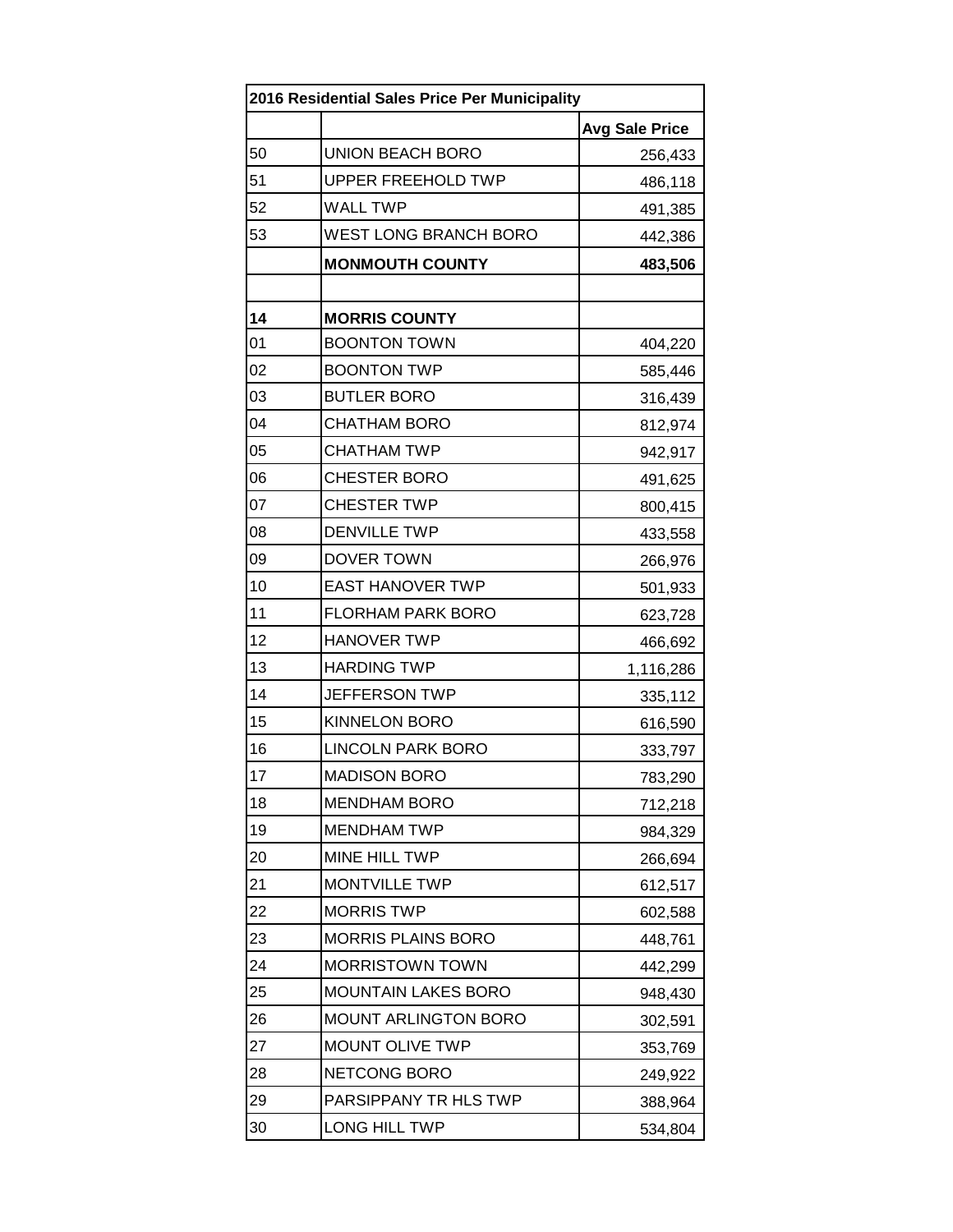| 2016 Residential Sales Price Per Municipality |                             |                       |  |
|-----------------------------------------------|-----------------------------|-----------------------|--|
|                                               |                             | <b>Avg Sale Price</b> |  |
| 31                                            | PEQUANNOCK TWP              | 412,534               |  |
| 32                                            | <b>RANDOLPH TWP</b>         | 529,560               |  |
| 33                                            | RIVERDALE BORO              | 291,853               |  |
| 34                                            | ROCKAWAY BORO               | 287,895               |  |
| 35                                            | ROCKAWAY TWP                | 337,407               |  |
| 36                                            | <b>ROXBURY TWP</b>          | 324,893               |  |
| 37                                            | <b>VICTORY GARDENS BORO</b> | 162,611               |  |
| 38                                            | <b>WASHINGTON TWP</b>       | 473,883               |  |
| 39                                            | <b>WHARTON BORO</b>         | 245,534               |  |
|                                               | <b>MORRIS COUNTY</b>        | 500,190               |  |
|                                               |                             |                       |  |
| 15                                            | <b>OCEAN COUNTY</b>         |                       |  |
| 01                                            | <b>BARNEGAT TWP</b>         | 233,411               |  |
| 02                                            | <b>BARNEGAT LIGHT BORO</b>  | 676,061               |  |
| 03                                            | <b>BAY HEAD BORO</b>        | 1,441,030             |  |
| 04                                            | <b>BEACH HAVEN BORO</b>     | 712,467               |  |
| 05                                            | BEACHWOOD BORO              | 230,231               |  |
| 06                                            | <b>BERKELEY TWP</b>         | 187,583               |  |
| 07                                            | <b>BRICK TWP</b>            | 299,158               |  |
| 08                                            | <b>TOMS RIVER TWP</b>       | 323,328               |  |
| 09                                            | EAGLESWOOD TWP              | 298,508               |  |
| 10                                            | HARVEY CEDARS BORO          | 1,158,591             |  |
| 11                                            | <b>ISLAND HEIGHTS BORO</b>  | 421,577               |  |
| 12                                            | <b>JACKSON TWP</b>          | 349,295               |  |
| 13                                            | <b>LACEY TWP</b>            | 276,276               |  |
| 14                                            | <b>LAKEHURST BORO</b>       | 169,420               |  |
| 15                                            | LAKEWOOD TWP                | 279,847               |  |
| 16                                            | <b>LAVALLETTE BORO</b>      | 833,174               |  |
| 17                                            | LITTLE EGG HARBOR TWP       | 195,880               |  |
| 18                                            | <b>LONG BEACH TWP</b>       | 976,454               |  |
| 19                                            | <b>MANCHESTER TWP</b>       | 178,096               |  |
| 20                                            | <b>MANTOLOKING BORO</b>     | 2,939,063             |  |
| 21                                            | <b>OCEAN TWP</b>            | 294,618               |  |
| 22                                            | <b>OCEAN GATE BORO</b>      | 173,111               |  |
| 23                                            | PINE BEACH BORO             | 284,607               |  |
| 24                                            | PLUMSTED TWP                | 313,302               |  |
| 25                                            | POINT PLEASANT BORO         | 400,649               |  |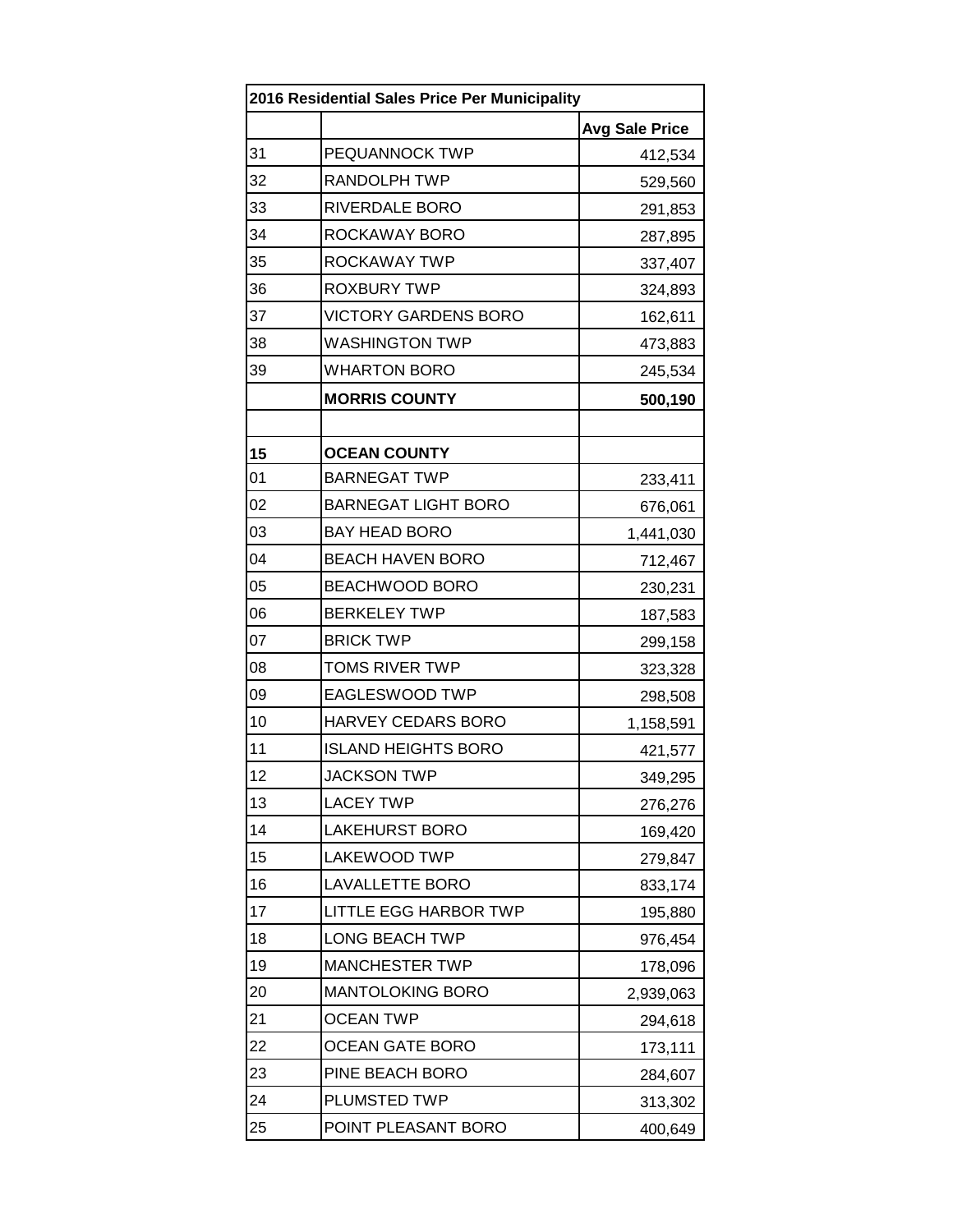| 2016 Residential Sales Price Per Municipality |                               |                       |  |
|-----------------------------------------------|-------------------------------|-----------------------|--|
|                                               |                               | <b>Avg Sale Price</b> |  |
| 26                                            | PT PLEASANT BEACH BORO        | 493,555               |  |
| 27                                            | <b>SEASIDE HEIGHTS BORO</b>   | 221,010               |  |
| 28                                            | <b>SEASIDE PARK BORO</b>      | 631,576               |  |
| 29                                            | SHIP BOTTOM BORO              | 549,640               |  |
| 30                                            | SOUTH TOMS RIVER BORO         | 164,550               |  |
| 31                                            | <b>STAFFORD TWP</b>           | 276,258               |  |
| 32                                            | <b>SURF CITY BORO</b>         | 834,863               |  |
| 33                                            | <b>TUCKERTON BORO</b>         | 224,285               |  |
|                                               | <b>OCEAN COUNTY</b>           | 326,866               |  |
|                                               |                               |                       |  |
| 16                                            | <b>PASSAIC COUTNY</b>         |                       |  |
| 01                                            | <b>BLOOMINGDALE BORO</b>      | 323,674               |  |
| 02                                            | <b>CLIFTON CITY</b>           | 324,415               |  |
| 03                                            | <b>HALEDON BORO</b>           | 256,753               |  |
| 04                                            | <b>HAWTHORNE BORO</b>         | 347,299               |  |
| 05                                            | <b>LITTLE FALLS TWP</b>       | 346,361               |  |
| 06                                            | <b>NORTH HALEDON BORO</b>     | 417,418               |  |
| 07                                            | PASSAIC CITY                  | 266,214               |  |
| 08                                            | PATERSON CITY                 | 204,421               |  |
| 09                                            | POMPTON LAKES BORO            | 266,133               |  |
| 10                                            | PROSPECT PARK BORO            | 235,878               |  |
| 11                                            | RINGWOOD BORO                 | 360,449               |  |
| 12                                            | <b>TOTOWA BORO</b>            | 405,030               |  |
| 13                                            | <b>WANAQUE BORO</b>           | 288,964               |  |
| 14                                            | <b>WAYNE TWP</b>              | 443,762               |  |
| 15                                            | WEST MILFORD TWP              | 266,852               |  |
| 16                                            | <b>WOODLAND PARK BORO</b>     | 386,111               |  |
|                                               | <b>PASSAIC COUTNY</b>         | 324,025               |  |
|                                               |                               |                       |  |
| 17                                            | <b>SALEM COUNTY</b>           |                       |  |
| 01                                            | <b>ALLOWAY TOWNSHIP</b>       | 270,014               |  |
| 02                                            | <b>CARNEYS POINT TOWNSHIP</b> | 156,550               |  |
| 03                                            | <b>ELMER BORO</b>             | 175,317               |  |
| 04                                            | <b>ELSINBORO TWP</b>          | 257,817               |  |
| 05                                            | LOWER ALLOWAY CREEK TWP       | 205,313               |  |
| 06                                            | <b>MANNINGTON TWP</b>         | 145,250               |  |
| 07                                            | <b>OLDMANS TWP</b>            | 204,750               |  |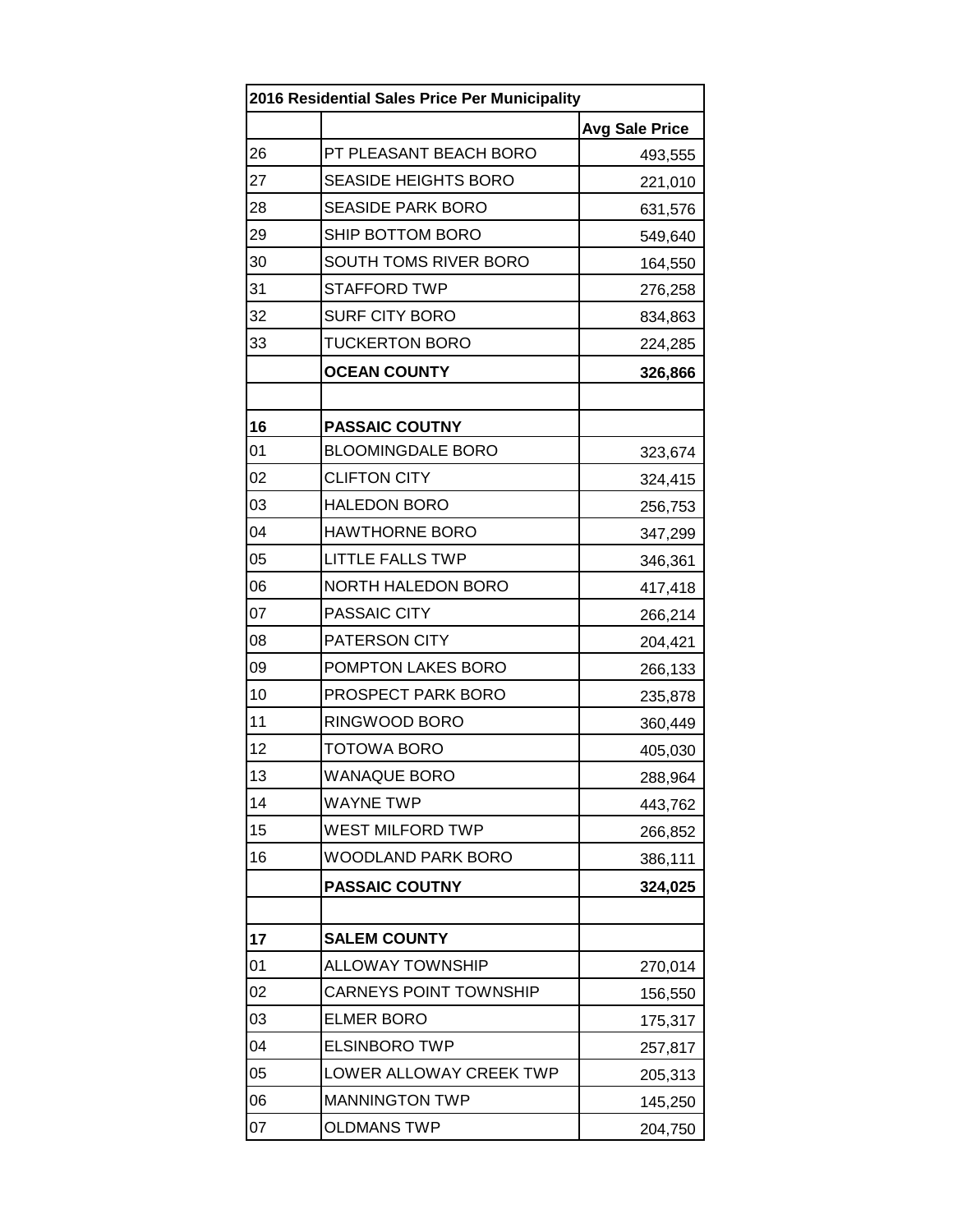| 2016 Residential Sales Price Per Municipality |                              |                       |
|-----------------------------------------------|------------------------------|-----------------------|
|                                               |                              | <b>Avg Sale Price</b> |
| 08                                            | PENNS GROVE BORO             | 91,514                |
| 09                                            | PENNSVILLE TWP               | 143,415               |
| 10                                            | PILESGROVE TWP               | 295,169               |
| 11                                            | PITTSGROVE TWP               | 228,521               |
| 12                                            | <b>QUINTON TWP</b>           | 163,920               |
| 13                                            | <b>SALEM CITY</b>            | 67,250                |
| 14                                            | <b>UPPER PITTSGROVE TWP</b>  | 232,119               |
| 15                                            | <b>WOODSTOWN BORO</b>        | 219,077               |
|                                               | <b>SALEM COUNTY</b>          | 186,406               |
|                                               |                              |                       |
| 18                                            | <b>SOMERSET COUNTY</b>       |                       |
| 01                                            | <b>BEDMINSTER TWP</b>        | 392,475               |
| 02                                            | <b>BERNARDS TWP</b>          | 644,678               |
| 03                                            | <b>BERNARDSVILLE BORO</b>    | 767,626               |
| 04                                            | <b>BOUND BROOK BORO</b>      | 278,178               |
| 05                                            | <b>BRANCHBURG TWP</b>        | 462,044               |
| 06                                            | <b>BRIDGEWATER TWP</b>       | 457,477               |
| 07                                            | FAR HILLS BORO               | 859,000               |
| 08                                            | <b>FRANKLIN TWP</b>          | 322,432               |
| 09                                            | <b>GREEN BROOK TWP</b>       | 441,042               |
| 10                                            | <b>HILLSBOROUGH TWP</b>      | 392,789               |
| 11                                            | <b>MANVILLE BORO</b>         | 223,107               |
| 12                                            | <b>MILLSTONE BORO</b>        | 430,000               |
| 13                                            | MONTGOMERY TWP               | 598,819               |
| 14                                            | <b>NORTH PLAINFIELD BORO</b> | 227,985               |
| 15                                            | PEAPACK GLADSTONE BORO       | 724,000               |
| 16                                            | RARITAN BORO                 | 354,178               |
| 17                                            | ROCKY HILL BORO              | 470,000               |
| 18                                            | SOMERVILLE BORO              | 302,727               |
| 19                                            | SO BOUND BROOK BORO          | 251,547               |
| 20                                            | <b>WARREN TWP</b>            | 814,421               |
| 21                                            | <b>WATCHUNG BORO</b>         | 706,153               |
|                                               | <b>SOMERSET COUNTY</b>       | 455,314               |
|                                               |                              |                       |
| 19                                            | <b>SUSSEX COUNTY</b>         |                       |
| 01                                            | <b>ANDOVER BORO</b>          | 243,000               |
| 02                                            | <b>ANDOVER TWP</b>           | 347,104               |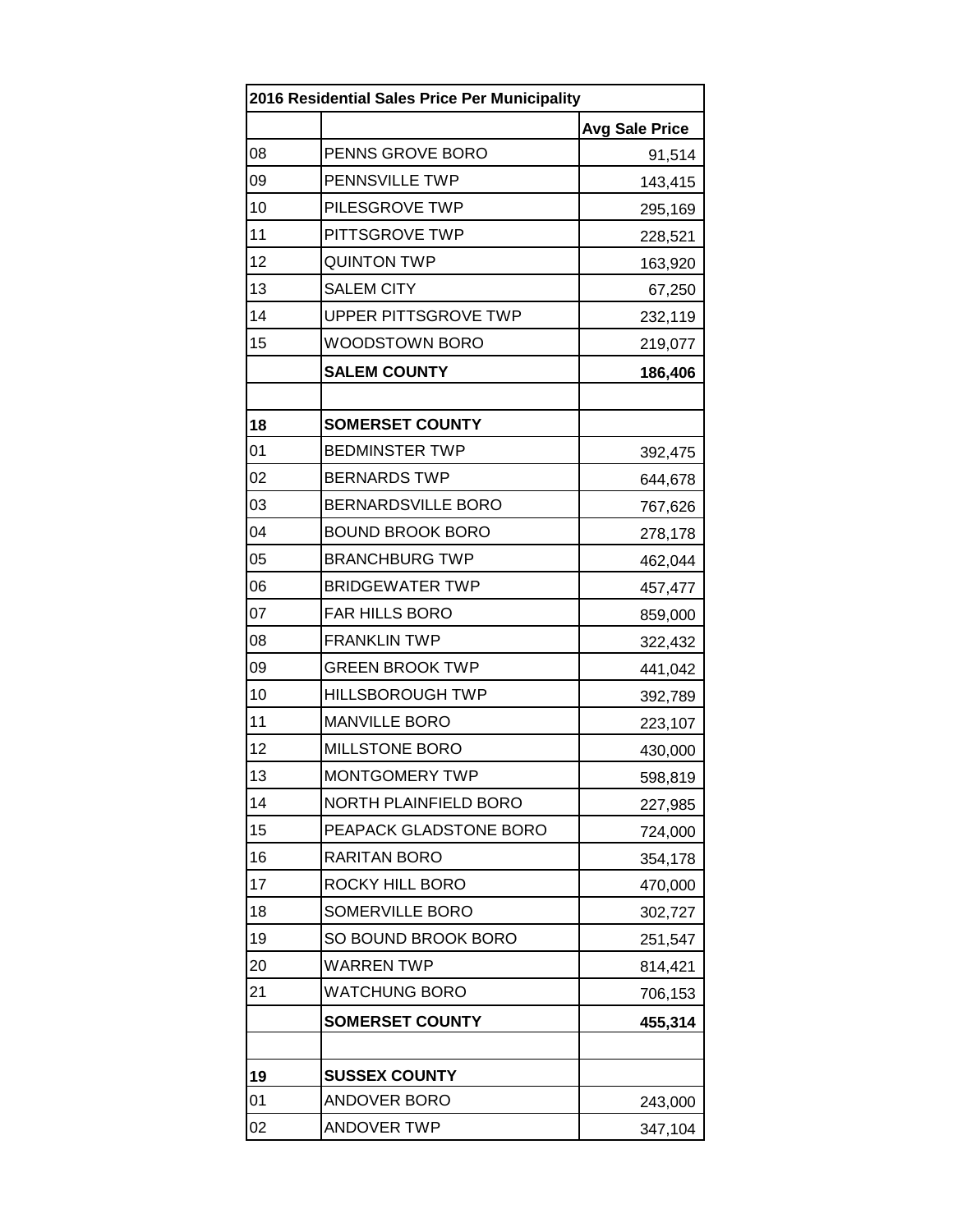| 2016 Residential Sales Price Per Municipality |                             |                       |  |
|-----------------------------------------------|-----------------------------|-----------------------|--|
|                                               |                             | <b>Avg Sale Price</b> |  |
| 03                                            | <b>BRANCHVILLE BORO</b>     | 217,000               |  |
| 04                                            | <b>BYRAM TWP</b>            | 277,692               |  |
| 05                                            | <b>FRANKFORD TWP</b>        | 274,458               |  |
| 06                                            | <b>FRANKLIN BORO</b>        | 161,433               |  |
| 07                                            | <b>FREDON TWP</b>           | 332,345               |  |
| 08                                            | <b>GREEN TWP</b>            | 321,907               |  |
| 09                                            | <b>HAMBURG BORO</b>         | 175,929               |  |
| 10                                            | <b>HAMPTON TWP</b>          | 244,576               |  |
| 11                                            | <b>HARDYSTON TWP</b>        | 262,314               |  |
| 12                                            | <b>HOPATCONG BORO</b>       | 250,862               |  |
| 13                                            | <b>LAFAYETTE TWP</b>        | 381,115               |  |
| 14                                            | <b>MONTAGUE TWP</b>         | 191,400               |  |
| 15                                            | <b>NEWTON TOWN</b>          | 189,877               |  |
| 16                                            | OGDENSBURG BORO             | 211,009               |  |
| 17                                            | <b>SANDYSTON TWP</b>        | 214,943               |  |
| 18                                            | <b>SPARTA TWP</b>           | 410,276               |  |
| 19                                            | <b>STANHOPE BORO</b>        | 179,126               |  |
| 20                                            | <b>STILLWATER TWP</b>       | 259,513               |  |
| 21                                            | <b>SUSSEX BORO</b>          | 222,500               |  |
| 22                                            | <b>VERNON TWP</b>           | 207,142               |  |
| 23                                            | <b>WALPACK TWP</b>          | 0                     |  |
| 24                                            | <b>WANTAGE TWP</b>          | 246,695               |  |
|                                               | <b>SUSSEX COUNTY</b>        | 253,576               |  |
|                                               |                             |                       |  |
| 20                                            | <b>UNION COUNTY</b>         |                       |  |
| 01                                            | <b>BERKELEY HEIGHTS TWP</b> | 581,913               |  |
| 02                                            | <b>CLARK TWP</b>            | 432,217               |  |
| 03                                            | <b>CRANFORD TWP</b>         | 438,833               |  |
| 04                                            | <b>ELIZABETH CITY</b>       | 255,238               |  |
| 05                                            | FANWOOD BORO                | 436,123               |  |
| 06                                            | GARWOOD BORO                | 395,841               |  |
| 07                                            | <b>HILLSIDE TWP</b>         | 227,954               |  |
| 08                                            | <b>KENILWORTH BORO</b>      | 321,812               |  |
| 09                                            | <b>LINDEN CITY</b>          | 259,823               |  |
| 10                                            | <b>MOUNTAINSIDE BORO</b>    | 624,515               |  |
| 11                                            | <b>NEW PROVIDENCE BORO</b>  | 592,062               |  |
| 12                                            | PLAINFIELD CITY             | 273,096               |  |